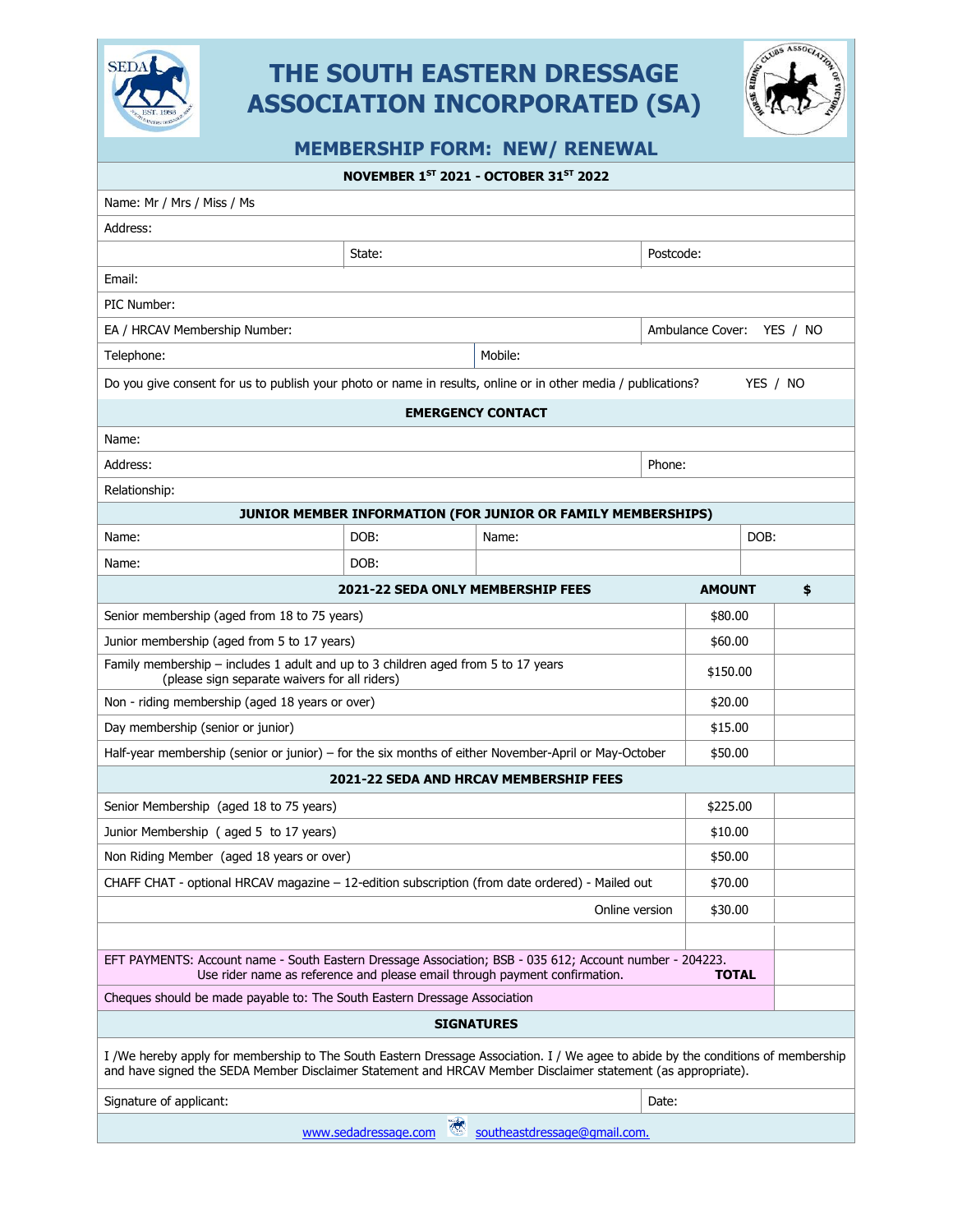

## **EQUESTRIAN AUSTRALIA LIMITED RELEASE AND WAIVER OF LIABILITY ASSUMPTION OF RISK AND INDEMNITY AGREEMENT**

CLUB NAME: The South Eastern Dressage Association lnc CLUB ADDRESS: PO Box 2127, Mount Gambier SA 5290 EVENT(S): From 1/11/2021 to 31/10/2022 inclusive (hereafter referred to as "EVENT(S)")

NOTE: The Competition & Consumer Act 2010 ("the Act") implies a warranty of due care and skill into contracts for the supply of services to consumers, as defined in the Act. To the extent that the warranty applies to any contract relevant to the Release and Waiver of Liability, it cannot be excluded.

Subject to that warranty, if applicable and IN CONSIDERATION of being permitted to compete, officiate, observe, work for, or participate in any way in the EVENT(S), EACH OF THE UNDERSIGNED, for himself/herself, his/her personal representatives, heirs and next of kin:

1. Acknowledges, agrees and represents that he/she further agrees and warrants that, if at any time, he/she feels anything to be unsafe, he/she will immediately advise the officials of such and refuse to participate further in the EVENT(S).

2. HEREBY RELEASES, WAIVES, DISCHARGES AND COVENANTS NOT TO SUE the club, participants, EA and its state bodies or any subdivision thereof, officials, volunteers, medical personnel, any persons, promoters, sponsors, advertisers, owners and lessees of premises used to conduct the EVENT(S), premises and event inspectors, underwriters, consultants and others who give recommendations, directions, or instructions or engage in risk evaluation or loss control activities regarding the premises or EVENT(S) and each of them, their directors, officers, agents and employees, all for the purposes as herein referred to as "Releasees", FROM ALL LIABILITY, TO THE UNDERSIGNED, his/her personal representatives, assigns, heirs, and next of kin FOR ANY AND ALL LOSS OR DAMAGE, AND ANY CLAIM OR DEMANDS THEREFORE ON ACCOUNT OF INJURY TO THE PERSON OR PROPERTY OR RESULTING IN DEATH OF THE UNDERSIGNED ARISING OUT OF OR RELATED TO THE EVENT(S), WHETHER CAUSED BY THE NEGLIGENCE OF THE RELEASEES OR OTHERWISE.

3. HEREBY AGREES TO INDEMNIFY AND SAVE AND HOLD HARMLESS the Releasees and each of them FROM ANY LOSS, LIABILITY, DAMAGE, OR COST they may incur arising out of or related to the EVENT(S), WHETHER CAUSED BY THE NEGLIGENCE OF THE RELEASEES OR OTHERWISE.

4. HEREBY ASSUMES FULL RESPONSIBILTY FOR ANY RISK OF BODILY INJURY, DEATH OR PROPERTY DAMAGE arising out of or related to the EVENT(S) WHETHER CAUSED BY THE NEGLIGENCE OF THE RELEASEES OR OTHERWISE.

5. HEREBY acknowledges that THE ACTIVITIES AND THE EVENT(S) ARE VERY DANGEROUS and involve the risk of serious injury and/or death and/or property damage. Each of the UNDERSIGNED also expressly acknowledges that INJURIES RECEIVED MAY BE COMPOUNDED OR INCREASED BY NEGLIGENT RESCUE/MEDICAL OPERATIONS OR PROCEDURES OF THE RELEASEES OR OTHERWISE.

6. HEREBY agrees that this Release and Waiver of Liability, Assumption of Risk and lndemnity Agreement extends to all acts of negligence by the Releasees, INCLUDING NEGLIGENCE IN RESCUE OPERATIONS and is intended to be as broad and inclusive as is permitted by the laws of the State/Territory in which the EVENT(S) is/are conducted and that if any portion thereof is held invalid, it is agreed that the balance shall, notwithstanding, continue in full legal force and effect.

I HAVE READ THIS RELEASE AND WAIVER OF LIABILITY, ASSUMPTION OF RISK AND INDEMNITY AGREEMENT, FULLY UNDERSTAND ITS TERMS, UNDERSTAND THAT I HAVE GIVEN UP SUBSTANTIAL RIGHTS BY SIGNING IT, AND HAVE SIGNED IT FREELY AND VOLUNTARILY WITHOUT ANY INDUCEMENT, ASSURANCE OR GUARANTEE BEING MADE TO ME AND INTEND MY SIGNATURE TO BE A COMPLETE AND UNCONDITIONAL RELEASE OF ALL LIABILITY TO THE GREATEST EXTENT ALLOWED BY LAW.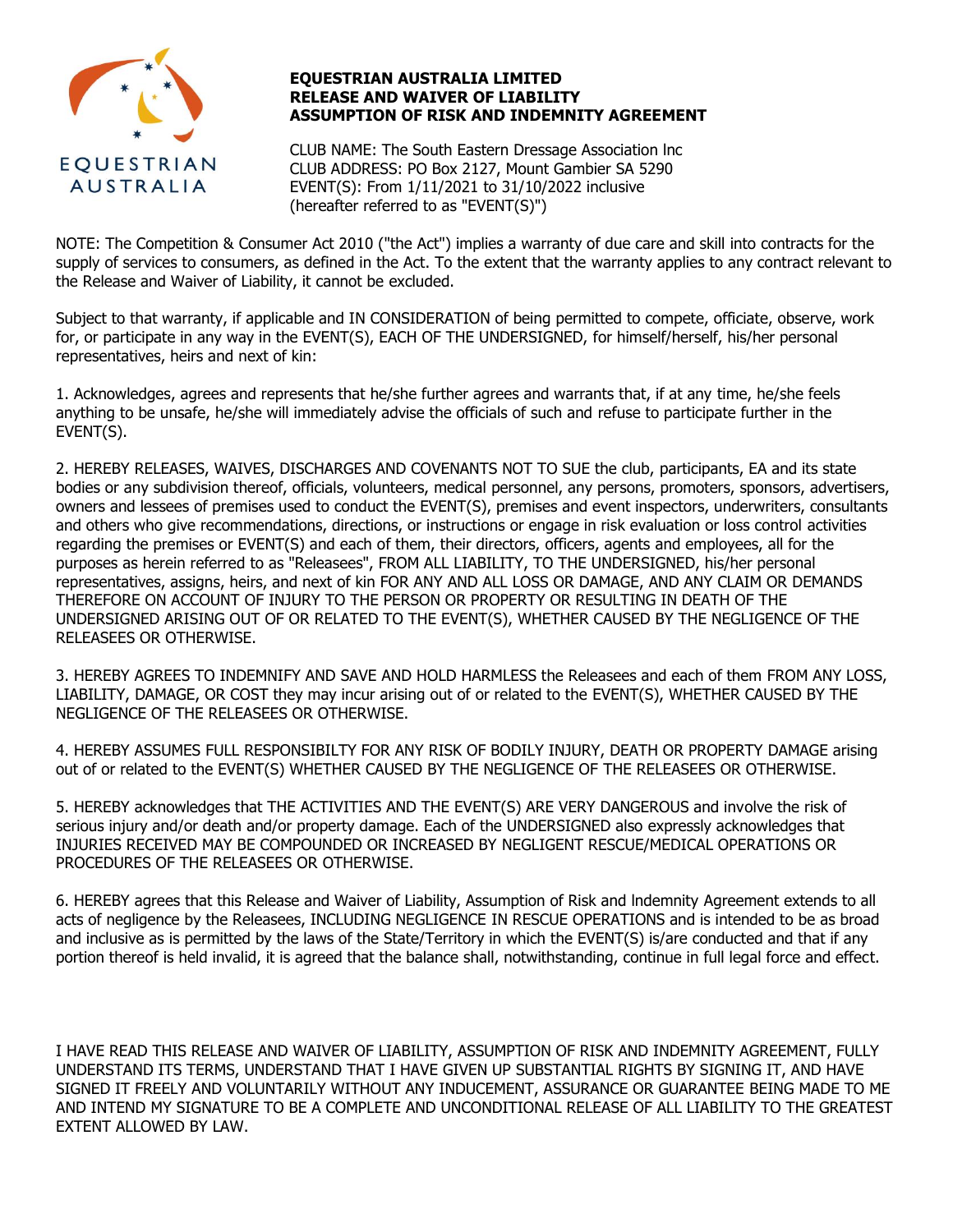# **BY SIGNING HERE UNDER I CONFIRM HAVING READ AND UNDERSTOOD THE CONTENTS OF THIS DISCLAIMER.**

NAME (BLOCK LETTERS)

**\_\_\_\_\_\_\_\_\_\_\_\_\_\_\_\_\_\_\_\_\_\_\_\_\_\_\_\_\_\_\_\_**

SIGN HERE **DATE** 

\_\_\_\_\_\_\_\_\_\_\_\_\_\_\_\_\_\_\_\_\_\_\_\_\_\_\_\_\_\_\_\_\_\_\_\_\_\_ \_\_\_\_\_\_\_\_\_\_\_\_\_\_\_\_\_\_\_\_\_

# **PARENT/GUARDIAN CONSENT FOR UNDER 18-YEAR-OLD PARTICIPANTS.**

I, the state of the parent/guardian of the above named is the state of the above named in the above named is the state of the above named in the state of the above named in the state of the state of the state of the state

\_\_\_\_\_\_\_\_\_\_\_\_\_\_\_\_\_\_\_\_\_\_\_\_\_\_\_\_\_\_\_\_\_\_\_\_\_\_\_\_\_\_\_\_\_\_\_\_\_\_ confirm that I have read the whole of this document and

have taken all necessary actions to ensure I am aware of the activity which the above named will be asked to participate in and consent to him/her participating.

ln doing so, I acknowledge that equestrian activities are dangerous and that accidents causing death, bodily injury, disability and property damage can and do happen. I agree that neither the Branch, club, coach, participants, EA and its state bodies, or any subdivision thereof, officials, volunteers, medical personnel, any persons promoters, sponsors, advertisers, owners and lessees of premises used to conduct the EVENT(S) shall be under any liability whatsoever for the death or any bodily injury, loss or damage which may be suffered or incurred by the above named or by me in or being present at any activity conducted by, or on behalf of the BRANCH except for any rights the above named or I may have arising under the Competition & Consumer Act (Cth) (or similar legislation).

By signing here under I confirm having read and understood the contents of this disclaimer.

NAME (BLOCK LETTERS)

\_\_\_\_\_\_\_\_\_\_\_\_\_\_\_\_\_\_\_\_\_\_\_\_\_\_\_\_\_\_\_\_\_\_\_\_\_

SIGNED DATE AND INTERNATIONAL CONTRACT OF STRUCK AND A SERIES OF DATE OF STRUCK AND DESCRIPTION OF DATE OF DATE

\_\_\_\_\_\_\_\_\_\_\_\_\_\_\_\_\_\_\_\_\_\_\_\_\_\_\_\_\_\_\_\_\_\_\_\_\_\_ \_\_\_\_\_\_\_\_\_\_\_\_\_\_\_\_\_\_\_\_\_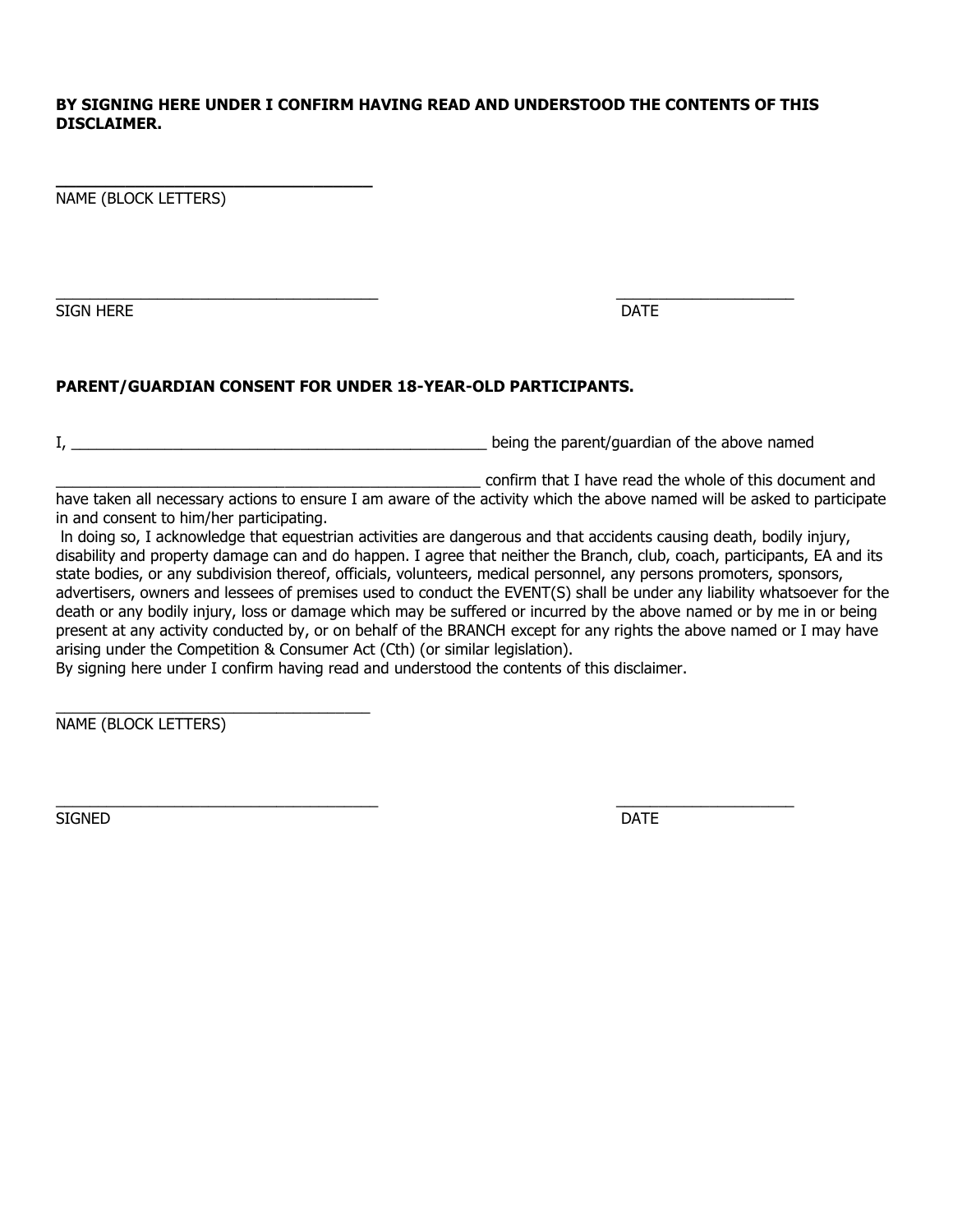

# **GENERAL RULES APPENDIX 20 Rev Sept 2017 A0002667H HORSE RIDING CLUBS ASSOCIATION OF VICTORIA INC (HRCAV) ANNUAL MEMBERSHIP DISCLAIMER STATEMENT**

To be completed by new and renewing members.

The completed form must be retained by the Club and provided to the HRCAV on request

## **CLUB**\_\_\_\_\_\_\_\_\_\_\_\_\_\_\_\_\_\_\_\_\_\_\_\_\_\_\_\_\_\_\_\_\_\_\_\_\_\_\_\_\_\_\_\_\_\_\_\_\_\_\_\_\_\_\_\_\_\_\_\_\_\_\_\_\_\_\_\_\_\_\_\_\_\_\_\_\_\_\_\_\_\_\_\_\_\_\_\_\_\_\_\_\_\_\_\_\_\_

#### **MEMBER'S NAME**

As a condition of membership of the above named HRCAV affiliated Club and prior to participating in activities or events conducted by the Club and/or the HRCAV you are required to acknowledge and agree to the following terms and conditions:

## **1) Membership and participation**

- You acknowledge and agree to **abide by the rules**, by-laws, policies, directions and codes of conduct of the HRCAV and affiliated Club/s. You agree to follow the directions of organisers and officials at HRCAV activities and events and acknowledge that if you fail to follow directions you may not be permitted to participate and no refund will be given.
- You acknowledge and agree that the HRCAV has arranged **insurance coverage** for members which provides you with some protection for loss, damage or injury suffered as a result of your involvement in equestrian activities and that the insurance provided by HRCAV may not provide full indemnity. You acknowledge that the summary of cover provided by HRCAV may be viewed [at w](http://www.hrcav.com.au/)ww.hrcav.com.au [an](http://www.hrcav.com.au/)d agree that it is your responsibility to review your own insurance requirements and arrange any additional personal coverage you may require at your own expense.
- If you suffer any injury or illness whilst involved in HRCAV activities and events, you agree and consent to be provided with **evacuation, first aid and/or medical treatment** at your expense.
- You understand that, due to diseases such as equine influenza, government bodies may restrict or prevent the movement of horses, vehicles and personnel for a period of time ('standstill') and acknowledge and agree that a **standstill** is a risk of participation in the event/activity and agree to pay any costs incurred by the organising committee for or on behalf of your horses as a result of a standstill.
- You acknowledge that **photographs and electronic images** may be taken of you at HRCAV activities and events by organisers, official photographers and press and consent to their use for HRCAV related promotional/publicity purposes. You understand that, when images are taken of children under the age of 18 years, the parent/guardian has the option to withdraw such consent in accordance with the HRCAV Child Protection Policy.
- You understand and agree that **personal information** you have provided in your membership application is necessary for the conduct and management of the Club and HRCAV activities and other related activities, and that this and other relevant personal information is collected, recorded and used by the HRCAV in accordance with their Privacy Policy (available for review [at www.hrcav.com.au](http://www.hrcav.com.au/) [\)](http://www.hrcav.com.au/) You understand that you may **opt out of receiving promotional material from HRCAV sponsors and third parties** by notifying the HRCAV in writing.

**2) Risk Warning and Waiver** – You acknowledge that participation in the recreational activities supplied by the Clubs and HRCAV is inherently dangerous and may involve risk. You acknowledge that there are risks specifically associated with participation in horse riding activities and accidents can and often do happen which may result in personal injury, death or property damage. You agree and undertake any such risk voluntarily and at your own risk. Prior to undertaking any such activity, you are aware that you should ensure you are aware of all of the risks involved, including those risks associated with any health condition you may have. You agree that, if at any time you feel unsafe you will immediately advise organisers and cease participating in the activity. You acknowledge that the assumption of risk and warning above constitutes a 'risk warning' in accordance with relevant legislation.

- **3) Release & Indemnity** In consideration of the relevant HRCAV affiliated Club accepting your membership application you, to the extent permitted by law:
	- I. release and forever discharge HRCAV and any relevant affiliated Club from all Claims that you may have or may have had but for this release arising from or in connection with your membership and/or your participation in the HRCAV activities;
	- II. release and indemnify HRCAV and any relevant affiliated Club against any Claim which may be made by you or on your behalf for or in respect of or arising out of your death whether caused by the negligence or breach of contract by the HRCAV or HRCAV affiliated Club or in any other manner whatsoever; and
	- III. indemnify and will keep indemnified and hold harmless HRCAV and any relevant affiliated Club to the extent permitted by law in respect of any Claim by any person:
		- (A) arising as a result of or in connection with your membership or undertaking the HRCAV activities; and
		- (B) against the HRCAV or any relevant affiliated Club in respect of any injury, loss or damage arising out of or in connection with your failure to comply with HRCAV's rules and/or directions, save that the above releases and indemnities shall not apply to the extent that the loss, damage or injury that is the subject of the Claim is caused
		- or contributed to by the grossly negligent act or omission of the HRCAV or relevant affiliated Club.

4) Waiver – A supplier of recreational services or recreational activities can ask you to agree that statutory guarantees under the Australian Consumer Law (which is Schedule 2 to the *Competition and Consumer Act 2010 (Cth)*) do not apply to you (or a person for whom or on whose behalf you are acquiring the services or activities).

If you sign this form, you will be agreeing that your rights (or the rights of a person for whom or on whose behalf you are acquiring the services) to sue the supplier in relation to recreational services or recreational activities that you undertake because the services or recreational activities provided were not in accordance with the guarantees are excluded, restricted or modified as set out below.

### **FOR RECREATIONAL SERVICES OR ACTIVITIES PROVIDED IN VICTORIA**

*For recreational services to which the Australian Consumer Law (Victoria) applies*: **Warning under the Australian Consumer Law and Fair Trading Act 2012:** Under the Australian Consumer Law (Victoria), several statutory guarantees apply to the supply of certain goods and services. These guarantees mean that the supplier named on this form, HRCAV and its affiliated Clubs, are required to ensure that the recreational services it supplies to you:

- a. *ar*e rendered with due care and skill;
- b. are reasonably fit for any purpose which you either expressly or by implication, make known to the supplier; and
- c. might reasonably be expected to achieve any result you have made known to the supplier.
- d. Under section 22 of the Australian Consumer Law and Fair Trading Act 2012 (Vic), the supplier is entitled to ask you to agree that these conditions do not apply to you. If you sign this form, you will be agreeing that your rights to sue the supplier under the Australian Consumer Law and Fair Trading Act 2012 if you are killed or injured because the services were not in accordance with these guarantees, are excluded, restricted or modified in the way set out in this form. *Note: The change to your rights, as set out in this form, does not apply if your death or injury is due to gross negligence on the supplier's part. "Gross negligence" in relation to an act or omission, means doing the act or omitting to do an act with reckless disregard, with or without consciousness, for the consequences of the act or omission. See regulation 5 of the Australian Consumer Law and Fair Trading Regulations 2012 (Vic) and section 22(3)(b) of the Australian Consumer Law and Fair Trading Act 2012 (Vic).*